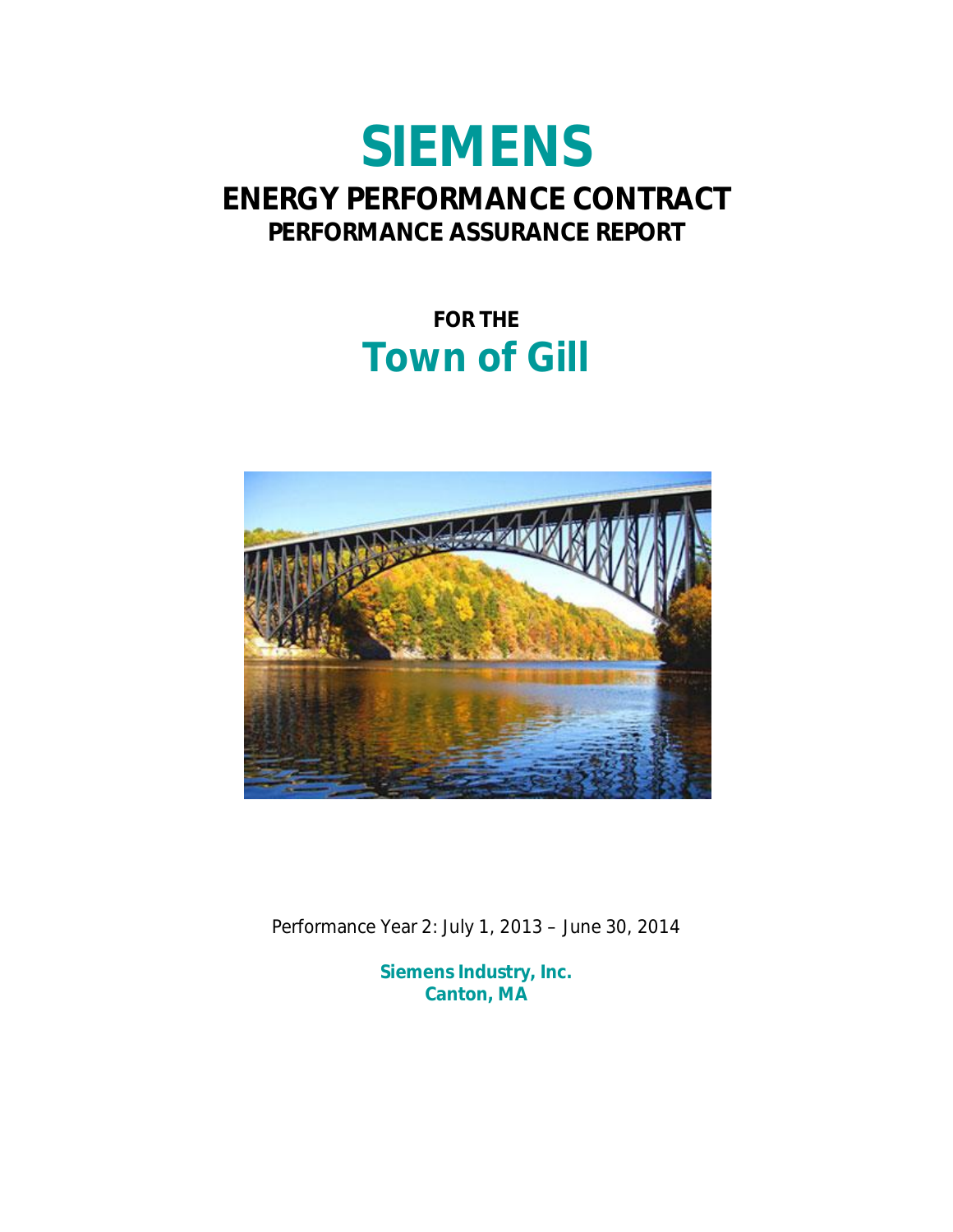# **SIEMENS**

## **PERFORMANCE SOLUTIONS AGREEMENT OVERVIEW**

| Customer Contact Ray Purington, Town of Gill Administrative Assistant |
|-----------------------------------------------------------------------|
| Siemens ContactColleen Fissette, Performance Assurance Engineer       |
|                                                                       |
|                                                                       |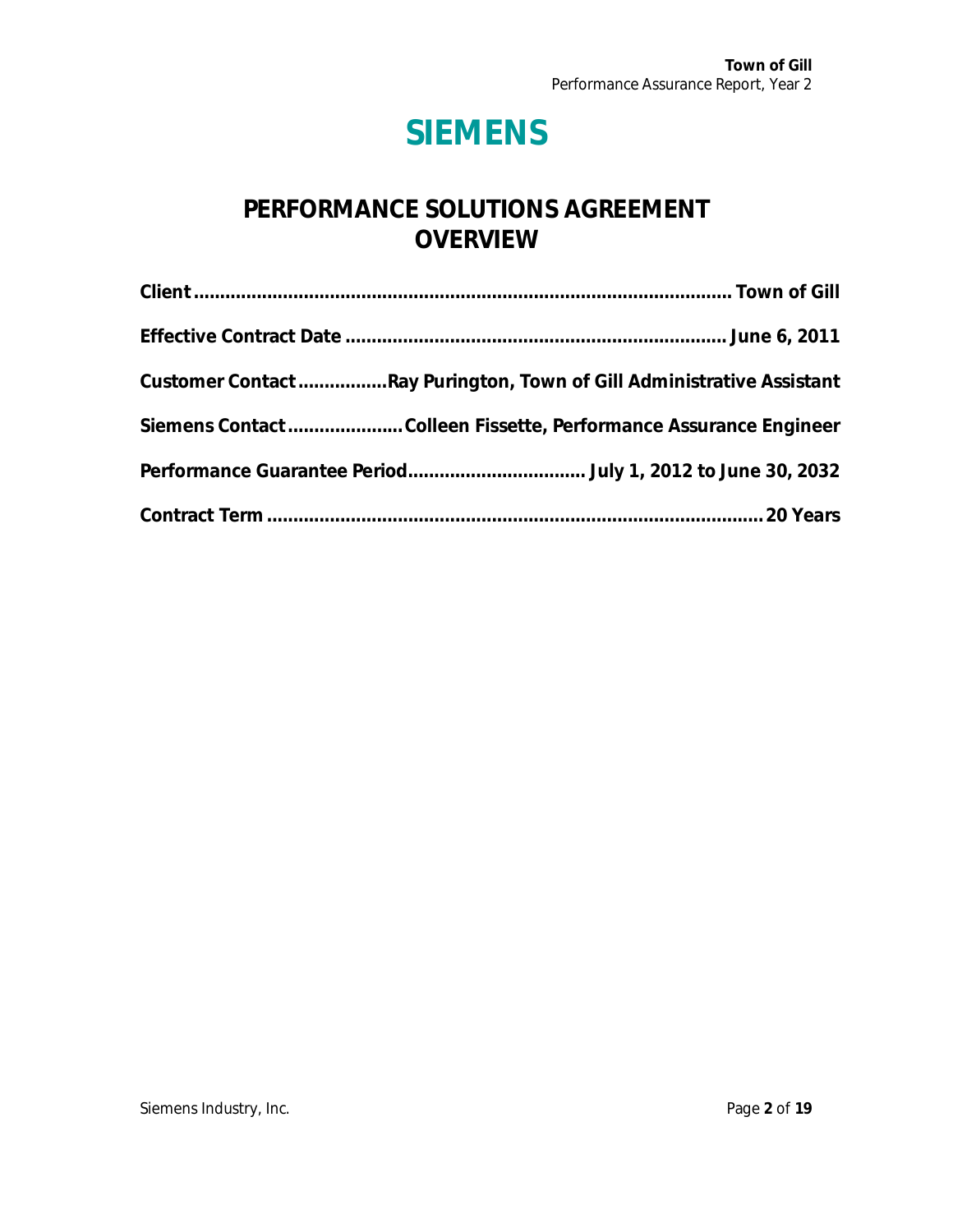# **Table of Contents**

| $\mathbf{1}$ .                  |
|---------------------------------|
| $2_{\scriptscriptstyle{\perp}}$ |
|                                 |
|                                 |
|                                 |
|                                 |
|                                 |
| 2.6                             |
|                                 |
|                                 |
|                                 |
| 3.2.1.                          |
| 3.2.2.                          |
|                                 |
|                                 |
| 3.4.                            |
|                                 |
|                                 |
|                                 |
| 6.1                             |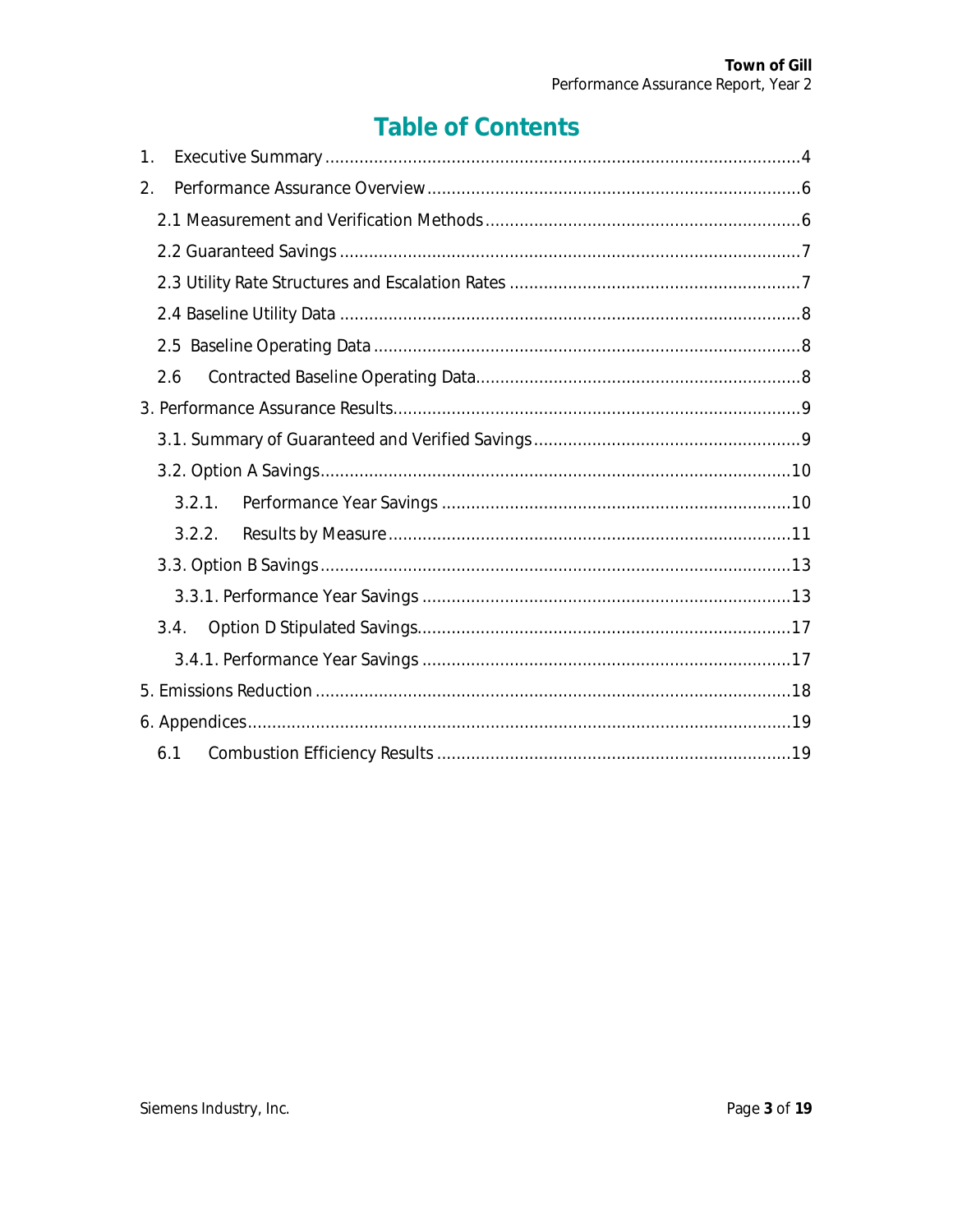## <span id="page-3-0"></span>**1. Executive Summary**

### **Performance Year 2: July 1, 2013 – June 30, 2014**

Siemens Industry (Siemens) is pleased to provide the Town of Gill with this Year 2 energy savings guarantee report. This report details the energy performance of the implemented project by comparing realized energy and cost savings for this annual period to the contract guaranteed savings. Your Energy Performance Contract with Siemens guaranteed **\$11,969** in annual cost savings. Total Year 2 cost savings for this annual period amounted to **\$13,672** and consisted of **\$12,943** in Measured and Verified Savings and **\$730** in Stipulated Energy Savings. Total Year 2 savings are **\$1,703** in excess of the guaranteed savings for this performance period.

**Table 1. Summary of annual guaranteed and verified savings for the Town of Gill** 

|                      | Measured     | Option D   | <b>Total Realized</b> | Annual     |                 |
|----------------------|--------------|------------|-----------------------|------------|-----------------|
|                      | and Verified | Stipulated | Annual                | Guaranteed | Savings Excess/ |
| <b>Annual Period</b> | Savings      | Savings    | Savings               | Savings    | Shortfall       |
|                      | \$14,002     | \$708      | \$14,711              | \$11,620   | \$3,091         |
|                      | \$12,943     | \$730      | \$13,672              | \$11,969   | \$1,703         |
| Total                | \$26,945     | \$1,438    | \$28,383              | \$312,243  | \$4.794         |





Siemens Industry, Inc. Page **4** of **19**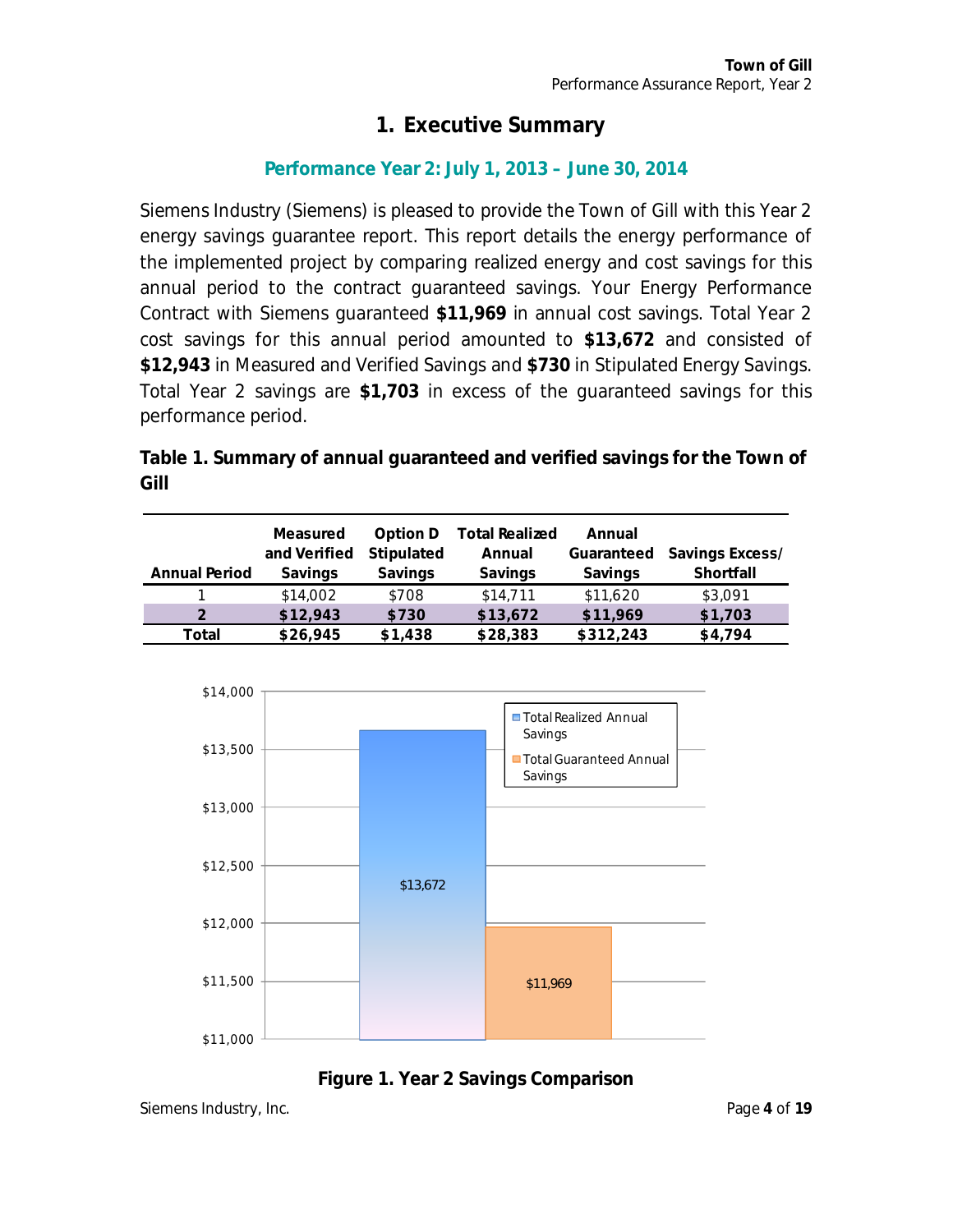|                       |                        | #2 Fuel Oil |
|-----------------------|------------------------|-------------|
|                       | <b>Electric Energy</b> | Saved       |
| <b>Energy Savings</b> | Saved (kWh/yr)         | (gal/yr)    |
| Guaranteed            | 24.605                 | 3.168       |
| Year - 1              | 36,653                 | 3,595       |
| Year -2               | 36,653                 | 2,972       |
| Total                 | 73,305                 | 6.567       |

## **Table 2. Year-to-Date Energy Savings (Units)**

## **Table 3. Realized Energy Savings by FIM (Units)**

|                                      | Energy   | #2 Fuel Oil |
|--------------------------------------|----------|-------------|
|                                      | Saved    | Saved       |
| <b>Facility Improvement Measure</b>  | (kWh/yr) | (gal/yr)    |
| Lighting & Controls                  | 36,653   | (329)       |
| <b>Boiler Replacement</b>            |          | 1,784       |
| <b>EMS</b>                           |          | 1,210       |
| Domestic Hot Water Upgrade (DHW)     |          | 33          |
| <b>Building Envelope Improvement</b> |          | 274         |
| <b>TOTALS</b>                        | 36,653   | 2,972       |
|                                      |          |             |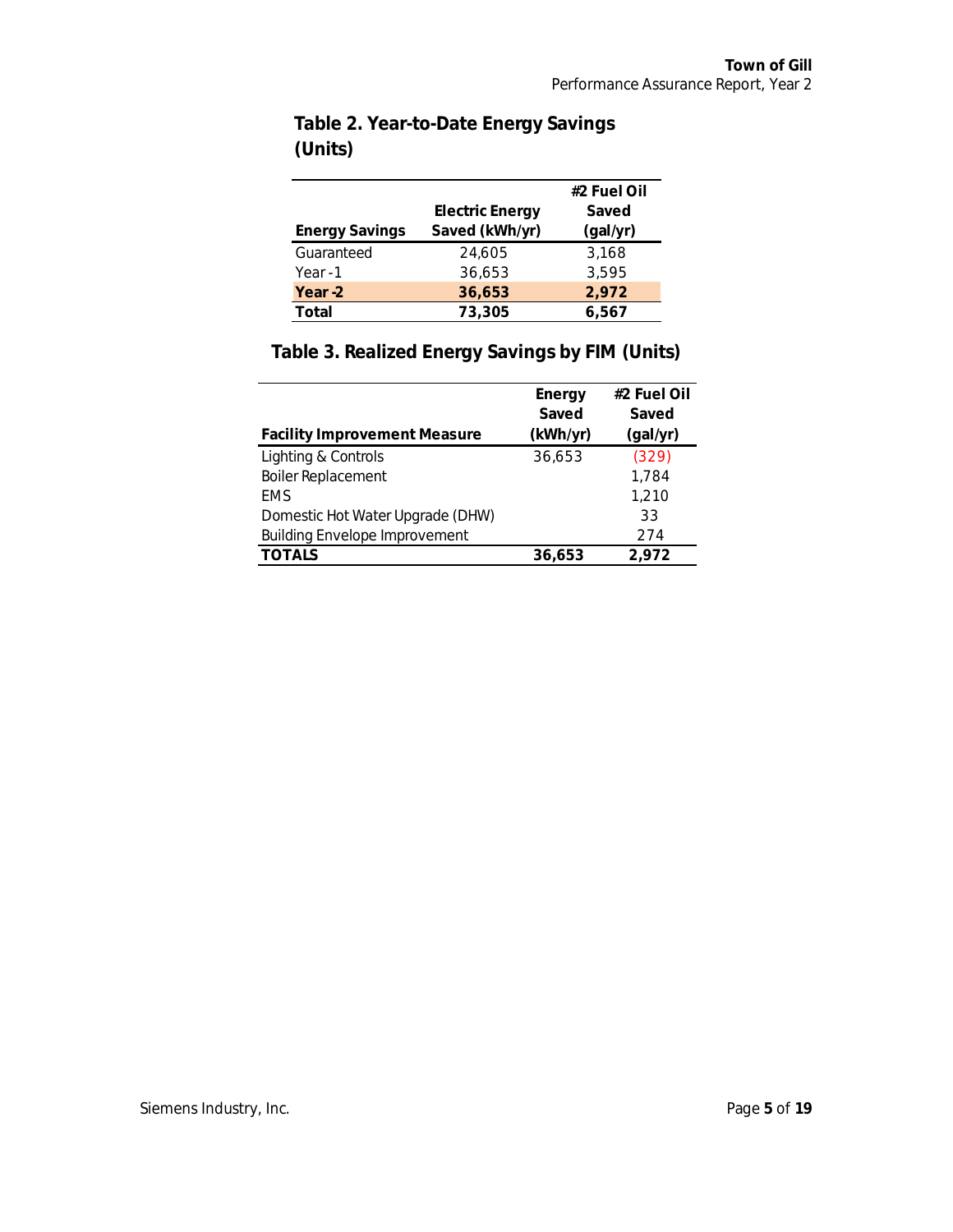## <span id="page-5-0"></span>**2. Performance Assurance Overview**

This section of the report provides an overview of the methodology and parameters used to measure and verify savings for this report and are based on the signed contract between the Town of Gill and Siemens Industry, Inc.

#### <span id="page-5-1"></span>**2.1 Measurement and Verification Methods**

Realized savings were calculated using the methodology described in Attachment F of the energy performance contract. There are four guarantee options to measure and verify savings: Option A - Measured Capacity, Option B - Measured Consumption, Option C - Main Meter Comparison, and Option D - Stipulated.

**Option A - Measured Capacity**. This approach is intended for Facility Improvement Measures where a one-time measurement for specific equipment or systems instantaneous baseline energy use, and a one-time measurement for specific equipment or systems instantaneous post-implementation (Post) energy use can be measured. Baseline and Post energy consumption is calculated by multiplying the measured end use instantaneous capacity (i.e. – kW, Gal/hr, BTU/hr) by stipulated hours of operation for each mode of operation (i.e. – hours, week, month). The calculations for energy consumption will be defined in the Measurement and Verification article of Attachment F. The work sequence required for data collection, evaluation, and reporting will be defined in the Measurement and Verification article of Attachment A.

**Option B - Measured Consumption**. This approach is intended for Facility Improvement Measures where continuous periodic measurements for specific equipment or systems baseline energy use, and continuous periodic measurements for that equipment or systems post-implementation (Post) energy use can be measured. The calculations for energy consumption will be defined in the Measurement and Verification article of Attachment F. Periodic inspections and consumption measurements of the equipment or systems will be necessary to verify the on-going efficient operation of the equipment and saving attainment. The predetermined schedule for data collection, evaluation, and reporting will be defined in the Performance Assurance Technical Support Program article of Attachment A.

**Option C - Main Meter Comparison**. This approach is intended for measurements of the wholefacility or specific meter baseline energy use, and measurements of whole-facility or specific meter post-implementation (Post) energy use can be measured. The methodology to establish baseline and Post parameter identification, modeling approach and baseline or model adjustments will be defined in the Measurement and Verification article of Attachment F. Periodic inspections of baseline energy usage, operating practices, and facility and equipment, and meter measurements of the will be necessary to verify the on-going efficient operation of the equipment, systems, practices and facility, and saving attainment. The predetermined schedule for data collection, evaluation, and reporting will be defined in the Performance Assurance Technical Support Program article of Attachment A. **Option D - Stipulated**. This approach is intended for Facility Improvement Measures where the end use capacity or operational efficiency; demand, energy consumption or power level; or manufacturer's measurements, industry standard efficiencies or operating hours are known in advance, and used in a calculation or analysis method that will stipulate the outcome. Both CLIENT and SIEMENS agree to the stipulated inputs and outcome(s) of the analysis methodology. Based on the established analytical methodology the savings stipulated will be achieved upon completion of the Facility Improvement Measures Work and that no further measurements or calculations will need to be performed. The methodology and calculations to establish savings value will be defined in the Measurement and Verification article of Attachment A.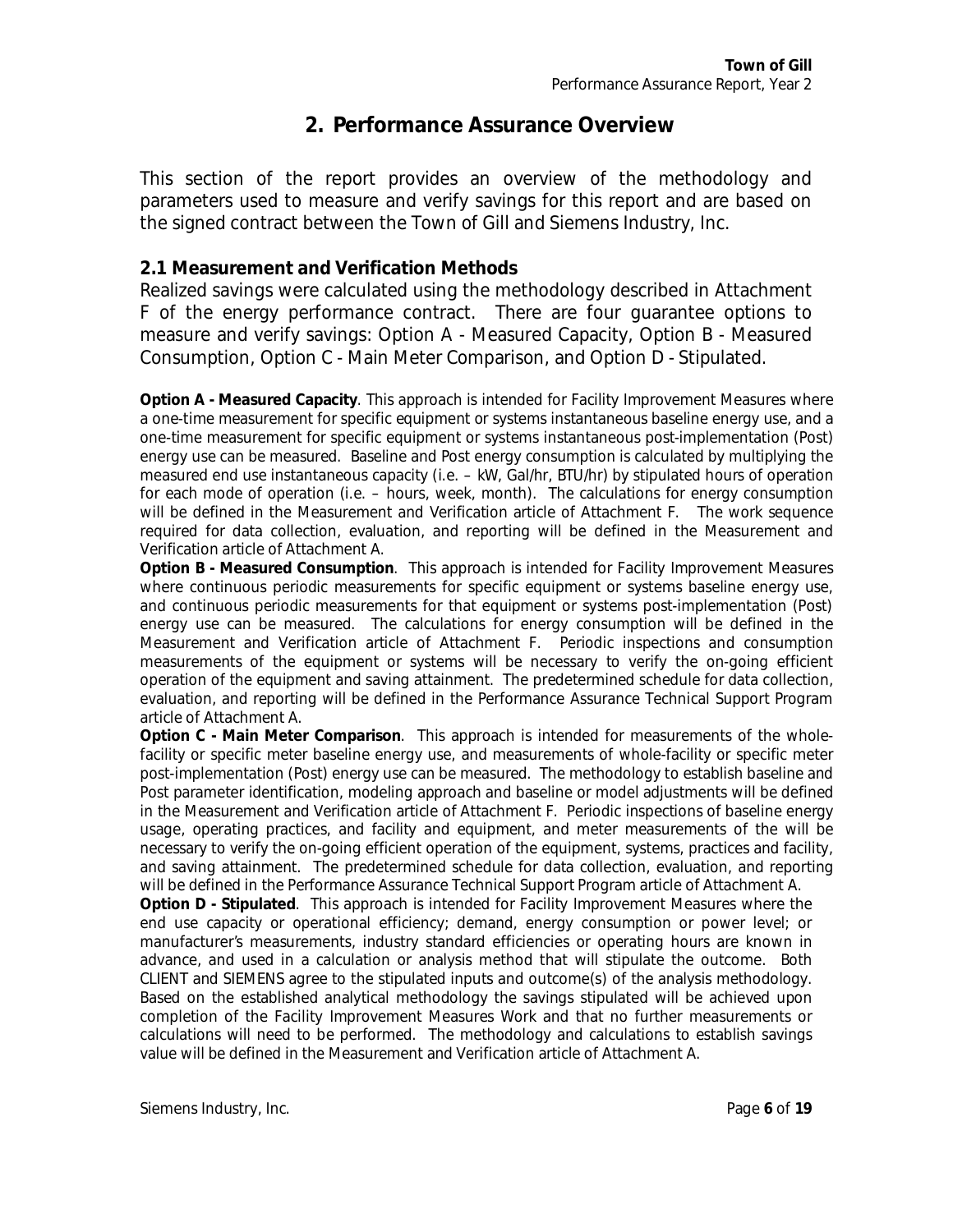#### <span id="page-6-0"></span>**2.2 Guaranteed Savings**

Guaranteed cost savings are shown below in Tables 4 and 5.

| <b>Facility Improvement Measure</b>  | M&V<br>Option | Guaranteed<br>Savings |
|--------------------------------------|---------------|-----------------------|
| Lighting & Controls                  | Α             | \$3,910               |
| <b>Boiler Replacement</b>            | B             | \$4,622               |
| <b>EMS</b>                           | B             | \$2,708               |
| Domestic Hot Water Upgrade (DHW)     | D             | \$77                  |
| <b>Building Envelope Improvement</b> | D             | \$652                 |
| Totals                               |               | \$11,969              |

**Table 4. Realized and Guaranteed Annual Cost Savings.** 

#### **Table 5. Guaranteed Energy Savings by FIM (Units)**

| <b>Facility Improvement Measure</b>  | Electric<br>Energy<br>Saved<br>(kWh/yr) | $# 2$ Fuel<br>Oil<br>Saved<br>(gal/yr) |
|--------------------------------------|-----------------------------------------|----------------------------------------|
| Lighting & Controls                  | 24,605                                  | (221)                                  |
| <b>Boiler Replacement</b>            |                                         | 1,944                                  |
| <b>FMS</b>                           |                                         | 1,139                                  |
| Domestic Hot Water Upgrade           |                                         |                                        |
| (DHW)                                |                                         | 33                                     |
| <b>Building Envelope Improvement</b> |                                         | 274                                    |
| TOTALS                               | 24,605                                  | 3,168                                  |

<span id="page-6-1"></span>**2.3 Utility Rate Structures and Escalation Rates** 

Utility rates used to calculate dollar savings for this report are based on the baseline year unit rates shown in Table 6. As per contract, an escalation rate of 3% will be applied to the baseline rate for each utility.

> **Table 6. Summary of Contract Utility Rates for Performance Year 2**

|                        |             | Electric    |
|------------------------|-------------|-------------|
|                        | #2 Fuel Oil | Consumption |
|                        | (\$/gal)    | (\$/kWh)    |
| Gill Elementary School | \$2.3773    | \$0.1803    |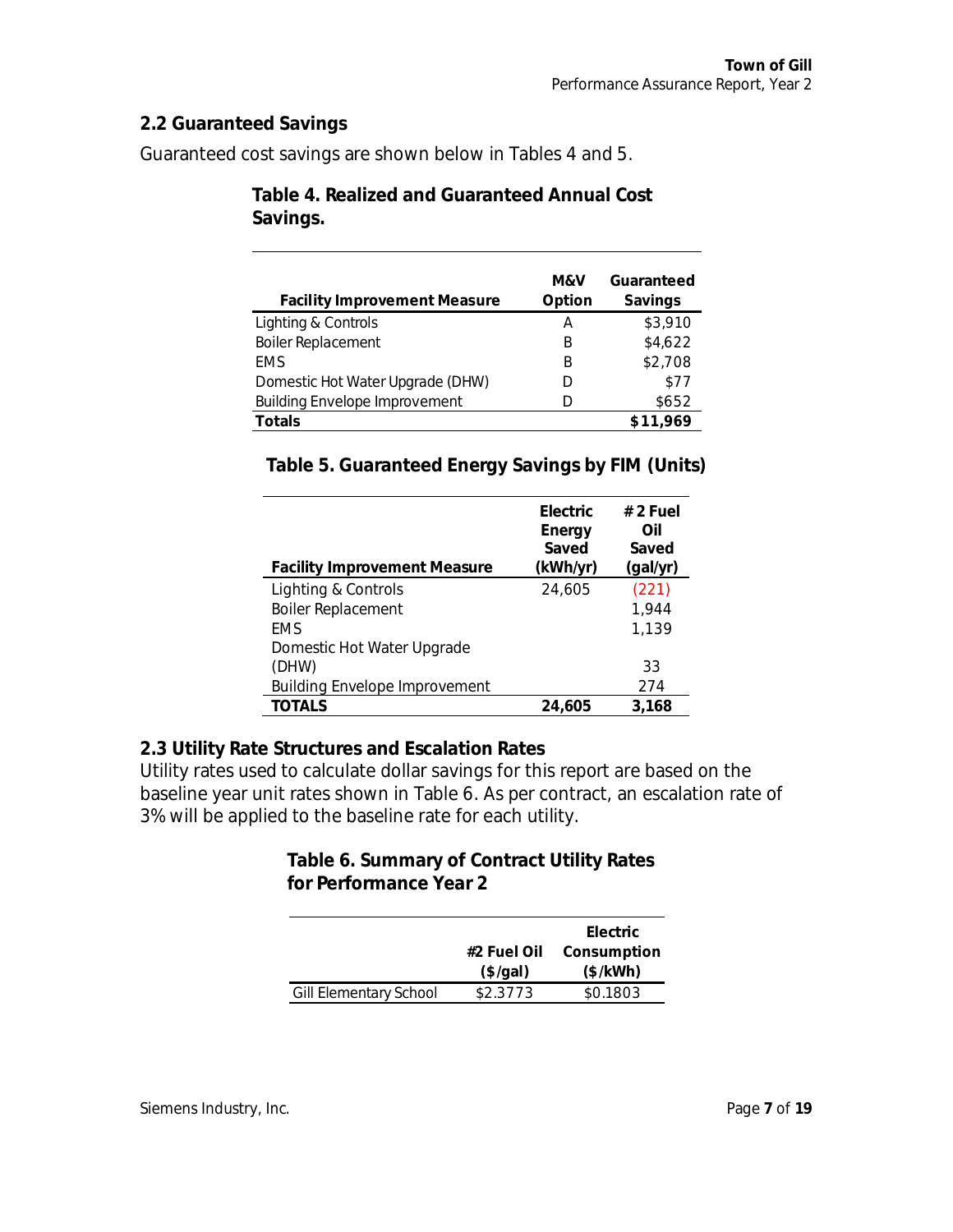#### <span id="page-7-0"></span>**2.4 Baseline Utility Data**

Table 7 outlines the utility consumption that occurred during the Baseline period.

|                        | Electricity | Fuel Oil |
|------------------------|-------------|----------|
| Location               | (kWH)       | (Gal)    |
| Gill Elementary School | 89.062      | 11.201   |

| Table 7. Baseline Consumption |  |
|-------------------------------|--|
|                               |  |

#### <span id="page-7-1"></span>**2.5 Baseline Operating Data**

The operating parameters during the Baseline period are used to determine the guaranteed savings, which are based on the efficiency improvements resulting from implementation of the facility improvement measures (Table 8).

#### **Table 8. Baseline Operating Parameters**

| Units                  | Occupied Unoccupied | Occupied<br>Hrs/Wk | Unoccupied<br>Hrs/Wk |
|------------------------|---------------------|--------------------|----------------------|
| Gill Elementary School | 68                  | 55                 | 113                  |

#### <span id="page-7-2"></span>**2.6 Contracted Baseline Operating Data**

The guaranteed savings from the facility improvement measures provided under this contract are based on implementation of the following schedules and set points shown in Table 9.

**Table 9. Post-Implementation Parameters** 

|                        |    |                            | Occupied | Unoccupied |
|------------------------|----|----------------------------|----------|------------|
| Units                  |    | Occupied Unoccupied Hrs/Wk |          | Hrs/Wk     |
| Gill Elementary School | 70 | 60                         | 55       | 113        |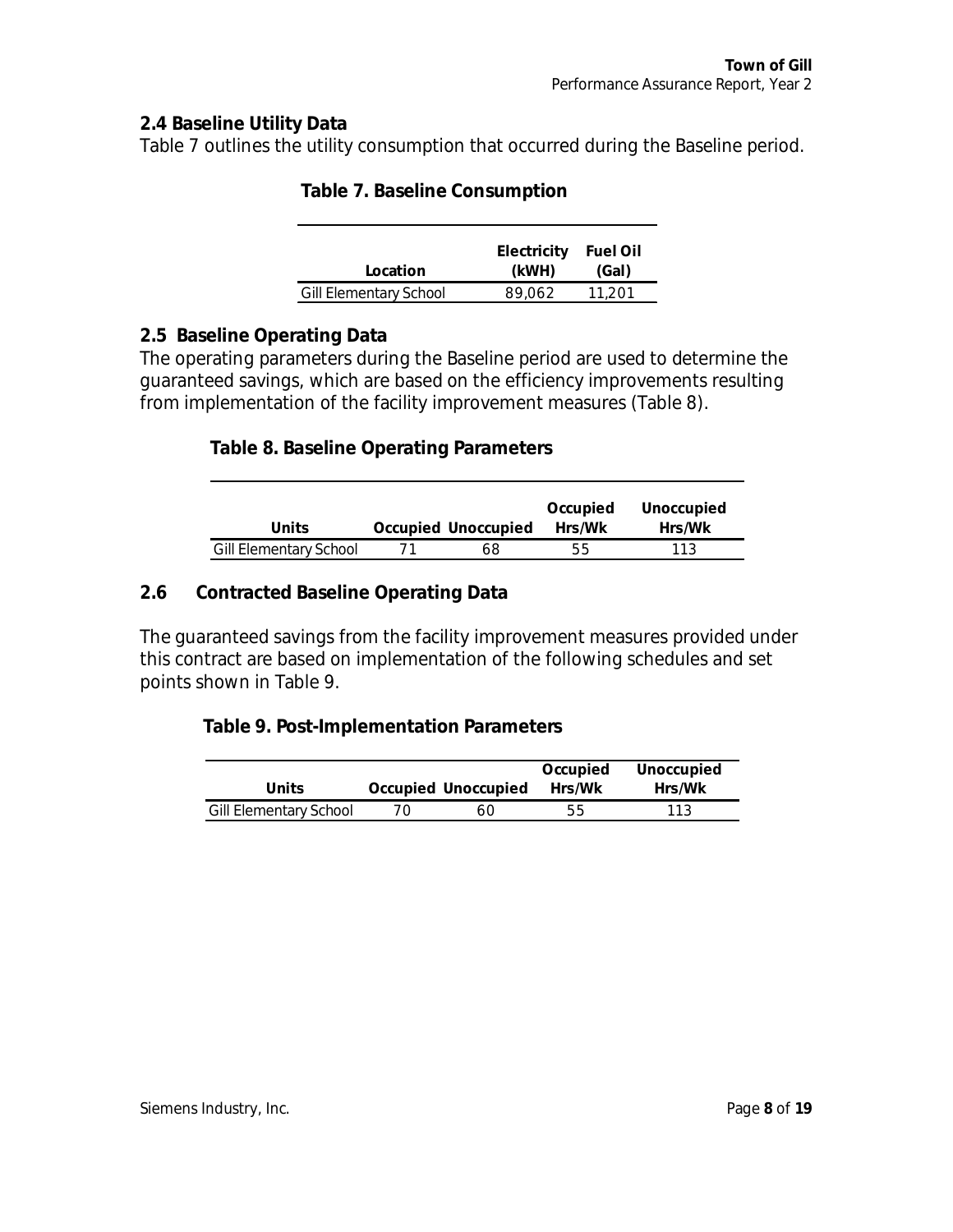## <span id="page-8-0"></span>**3. Performance Assurance Results**

## <span id="page-8-1"></span>**3.1. Summary of Guaranteed and Verified Savings**

Total realized annual energy savings for this performance year were **\$13,672** and were comprised of **\$5,825** of Option A, **\$7,118** in Option B, **\$730** in Option D savings respectively. Total realized annual savings are in excess of the annual guaranteed energy savings of **\$11,969** by **\$1,704.** The following sections detail the Option A, B, and D savings.



**Figure 2. Realized and Guaranteed Annual Cost Savings for Year 2**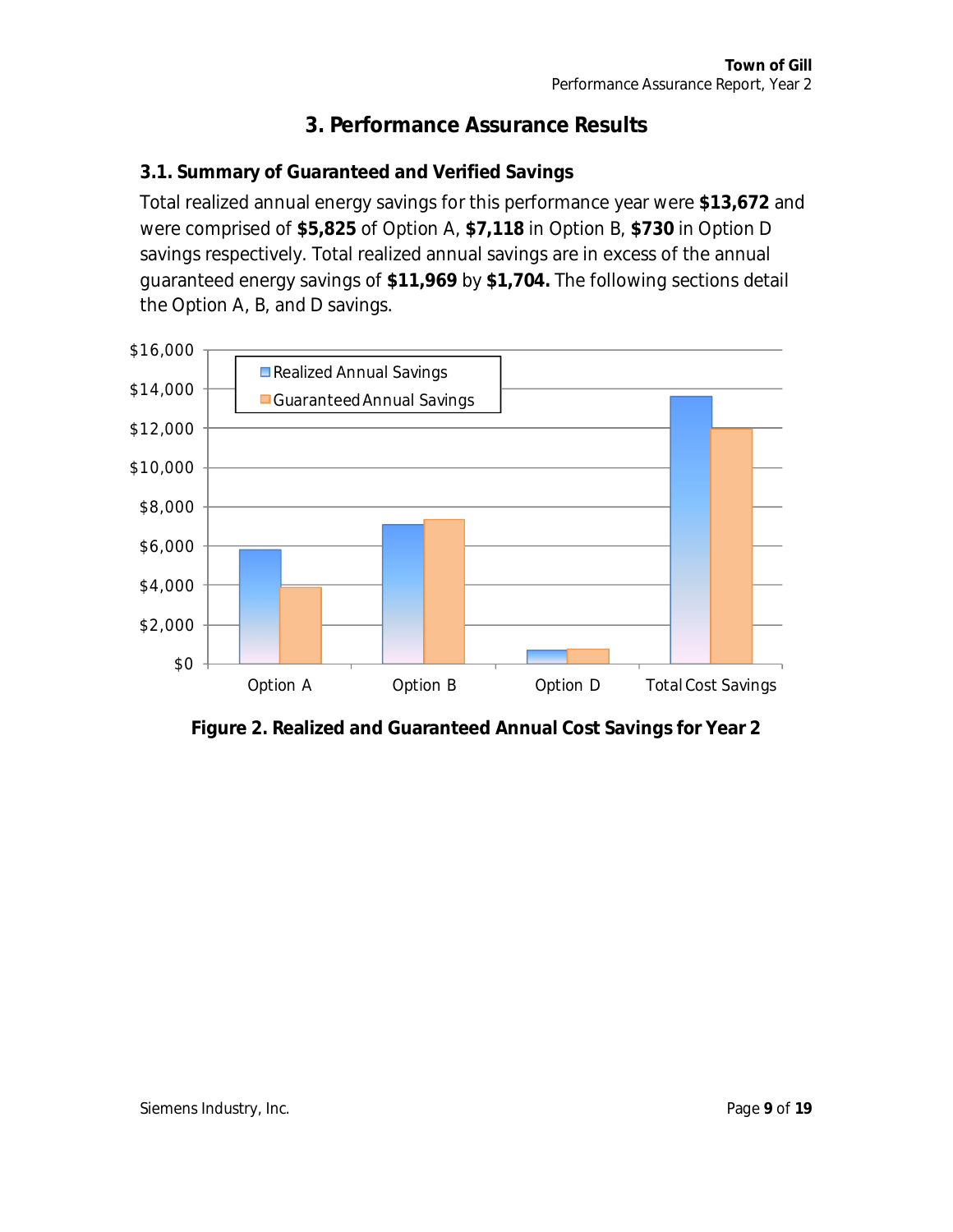#### <span id="page-9-0"></span>**3.2. Option A Savings**

#### <span id="page-9-1"></span>**3.2.1. Performance Year Savings**

Option A savings are verified based on one-time measurements taken after substantial completion of each facility improvement measure and the estimated savings are included as ongoing realized savings in each subsequent performance year. The table below summarizes Option A savings realized during the current performance year and shows that total Option A savings amount to **\$5,825** which is **\$1,915** above the guaranteed Option A savings of **\$3,910**.

|  |  |  |  | Table 10. Summary of Option A Savings for Performance Year 2 |  |
|--|--|--|--|--------------------------------------------------------------|--|
|--|--|--|--|--------------------------------------------------------------|--|

|                         | Electric |             | Realized |                              |
|-------------------------|----------|-------------|----------|------------------------------|
| Facility                | Energy   | #2 Fuel Oil | Annual   | Guaranteed                   |
| Improvement             | Savings  | Savings     | Cost     | Annual Cost Excess/Shortfall |
| Measure                 | (kWh/yr) | (Gal)       | Savings  | in Savings $(\$)$<br>Savings |
| <b>Lighting Upgrade</b> | 36,653   | (329)       | \$5,825  | \$3,910<br>\$1,915           |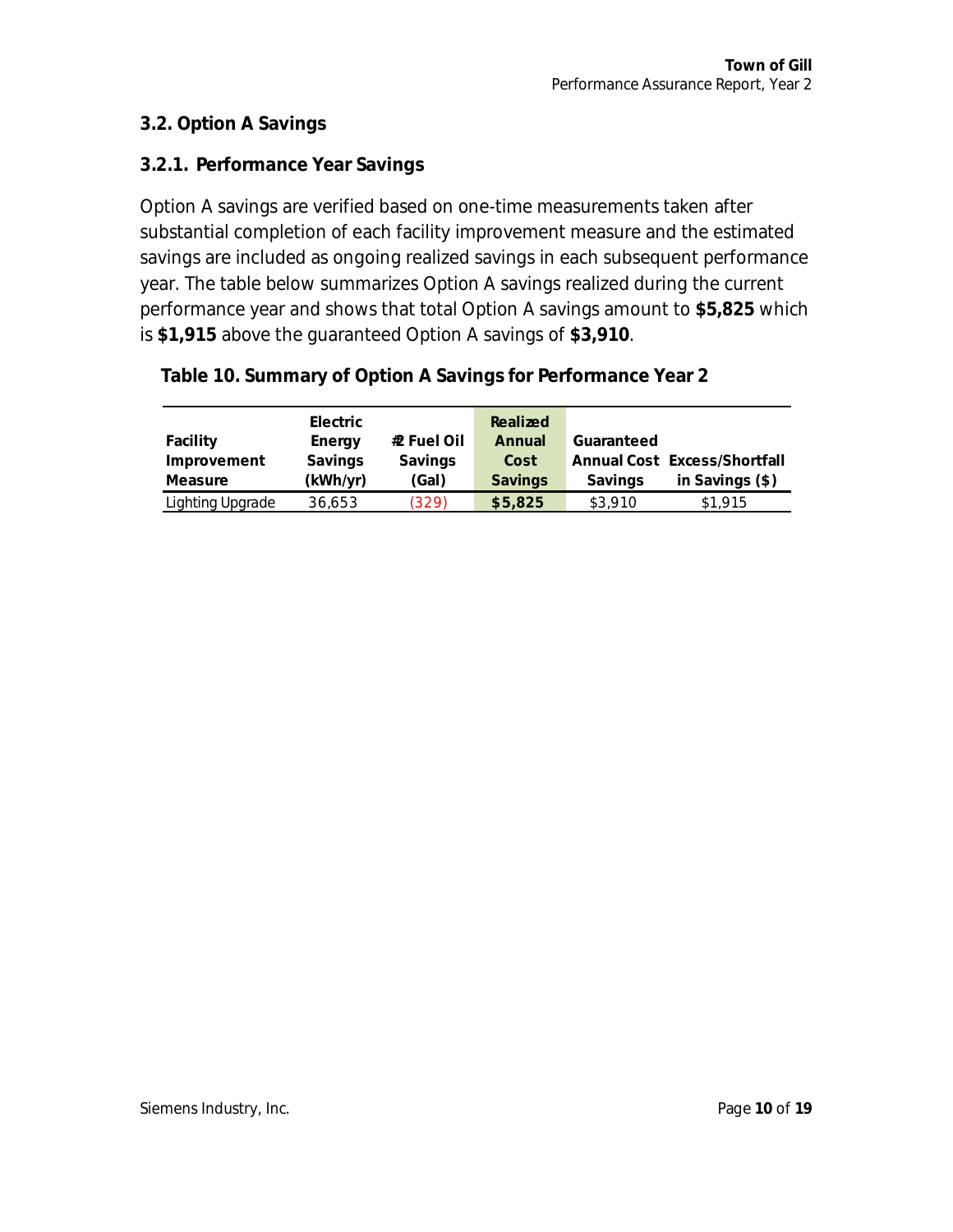#### <span id="page-10-0"></span>**3.2.2. Results by Measure**

## **3.2.2.1. Lighting & Controls Retrofit**

Energy savings resulting from the lighting retrofit were verified based upon a one-time measurement of the lighting power capacity under existing conditions, a one-time measurement of the lighting power capacity upon completion of the lighting retrofit project and agreed-upon annual operating hours. Table 11 details the savings results from the lighting and controls retrofit. A representative sample of each lighting-fixture type was used to determine pre-retrofit and postretrofit kW (Table 12).

> **Table 11. Annual Savings Associated with the Lighting Upgrade**

| <b>Lighting Upgrade</b>            |          |
|------------------------------------|----------|
| Guaranteed Electric Savings (kWh)  | 24,605   |
| Realized Electric Savings (kWh)    | 36.653   |
| Cost per kWh                       | \$0.1803 |
| <b>Total Electric Cost Savings</b> | \$6,607  |
|                                    |          |
| Guaranteed Fuel Oil Savings (Gal)  | (221)    |
| Realized Fuel Savings (Gal)        | (329)    |
| Cost per Gal                       | \$2.38   |
| <b>Total Fuel Oil Cost Savings</b> | (\$782)  |
|                                    |          |
| <b>Total Guaranteed Savings</b>    | \$3,910  |
| <b>Total Realized Savings</b>      | \$5,825  |
| <b>Excess/Shortfall in Savings</b> | \$1,915  |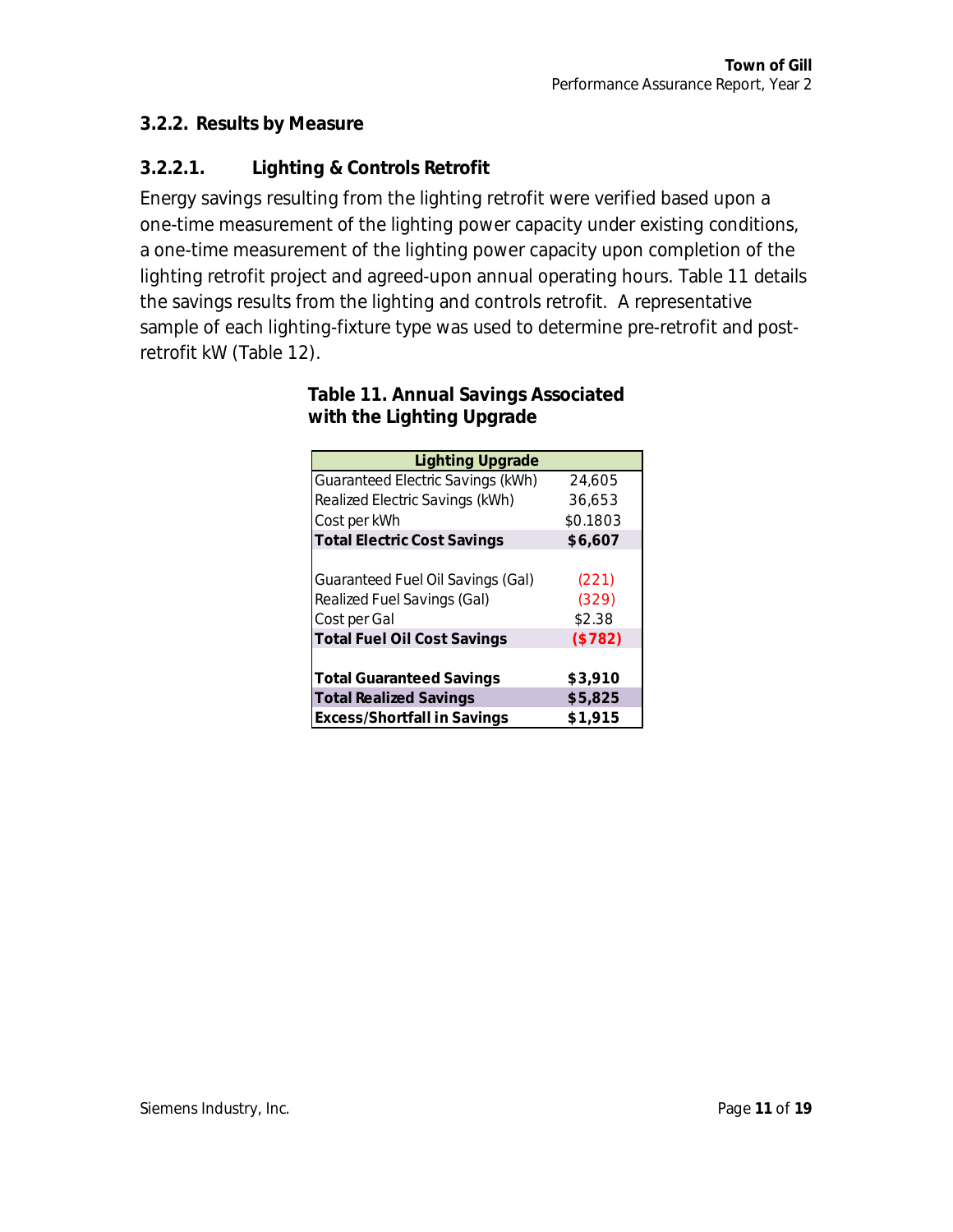|                     |                    |                | Expected | Measured | Expected | Measured |
|---------------------|--------------------|----------------|----------|----------|----------|----------|
| Map Location/       | ECO#               | Qty            | Before   | Before   | After    | After    |
| Room Name           |                    | Metered        | Watts    | Watts    | Watts    | Watts    |
|                     |                    |                |          |          |          |          |
|                     |                    |                |          |          |          |          |
| Map 21 Main Hallway | C-T8-QLSS-UNV      | 14             | 88       | 88       | 62       | 66       |
| Map 21 Main Hallway | C-T8-QLSS-UNV      |                | 88       | 87       | 62       | 65       |
| Map 10 Room 10      | A-T8-QLSS-UNV      | 18             | 60       | 60       | 42       | 40       |
| Map 10 Room 10      | A-T8-QLSS-UNV      |                | 60       | 60       | 42       | 40       |
| Map 6 Room 6        | EDFW/N-T8-QXPS-UNV | 8              | 109      | 109      | 55       | 46       |
| Map 6 Room 6        | EDFW/N-T8-QXPS-UNV |                | 109      | 109      | 55       | 46       |
| Map 5               | EDFW/N-T8-QXPS-UNV | 8              | 109      | 108      | 55       | 45       |
| Map 5               | EDFW/N-T8-QXPS-UNV |                | 109      | 108      | 55       | 45       |
| Map 3 Room 3        | EDFW/N-T8-QXPS-UNV | 8              | 109      | 107      | 55       | 40       |
| Map 9 Room 9        | A-T8-QLSS-UNV      | 18             | 60       | 59       | 42       | 40       |
| Map 9 Room 9        | A-T8-QLSS-UNV      |                | 60       | 60       | 42       | 40       |
| Map 16 Kitchen      | B-T8-QLSS-UNV      | $\overline{4}$ | 112      | 112      | 84       | 85       |
| Map 16 Kitchen      | B-T8-QLSS-UNV      |                | 112      | 111      | 84       | 85       |
| Map 25 Auditorium   | VDF-QXPS-UNV       | 8              | 455      | 455      | 166      | 160      |
| Map 25 Auditorium   | VDF-QXPS-UNV       |                | 455      | 453      | 166      | 164      |

## **Table 12. Measured Lighting Fixtures by Type.**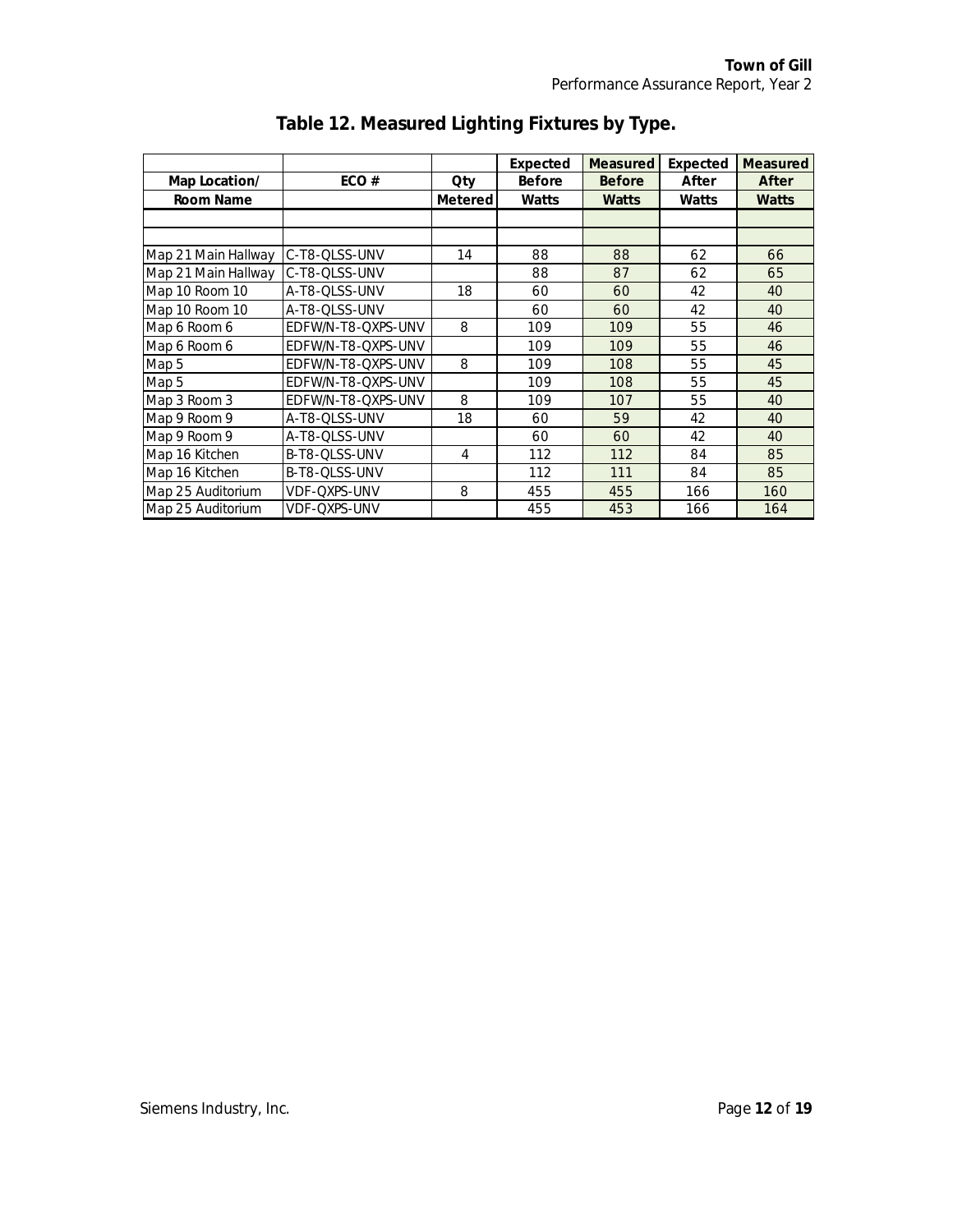#### <span id="page-12-0"></span>**3.3. Option B Savings**

#### <span id="page-12-1"></span>**3.3.1. Performance Year Savings**

Realized Option B savings amounted to **\$7,118** which is **\$212** short of Year 2 guaranteed Option B savings of **\$7,329**. These realized savings are calculated each year based on measurements and methods outlined in Attachment F of the performance contract.

In order to increase Option B energy savings, Siemens recommends that the Town of Gill ensures regular preventative maintenance is performed annually on the boiler replacement and continuing to follow the night setback as contracted.

| Table To. Surfillery of Option D Suvings for Ferromance Tear 2 |             |             |            |                   |  |
|----------------------------------------------------------------|-------------|-------------|------------|-------------------|--|
|                                                                |             |             | Guaranteed |                   |  |
|                                                                |             | Realized    | Annual     |                   |  |
| <b>Facility Improvement</b>                                    | #2 Fuel Oil | Annual Cost | Cost       | Excess/Shortfall  |  |
| Measure                                                        | (gal/yr)    | Savings     | Savings    | in Savings $(\$)$ |  |
| <b>Boiler Replacement</b>                                      | 1.784       | \$4,241     | \$4,622    | (\$381)           |  |
| EMS (Setback)                                                  | 1,210       | \$2,877     | \$2,708    | \$169             |  |
| Total Option B Savings                                         | 2.994       | \$7,118     | \$7,329    | (\$212)           |  |
|                                                                |             |             |            |                   |  |

#### **Table 13. Summary of Option B Savings for Performance Year 2**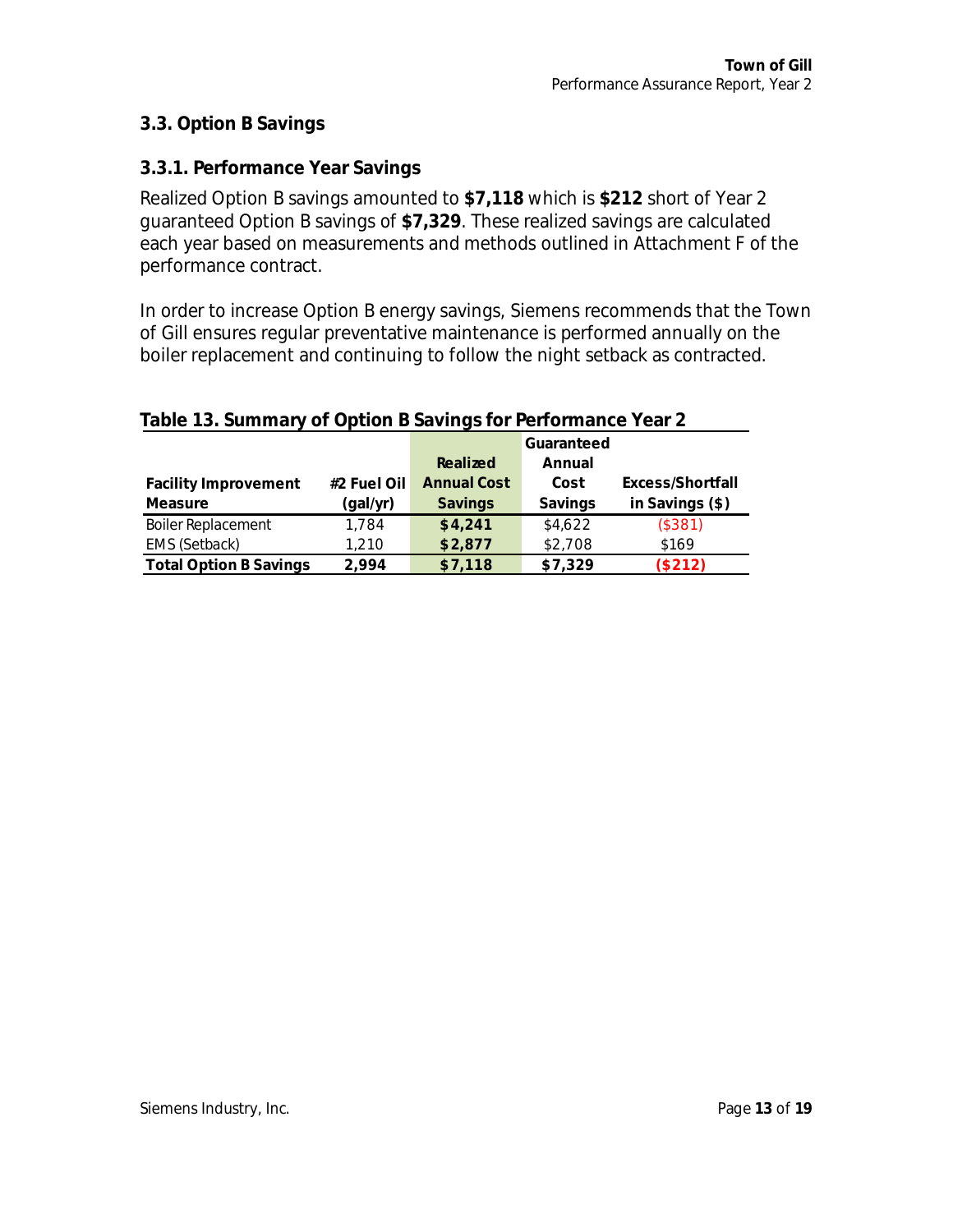### **3.3.2.1 Boiler Replacement**

Siemens replaced the large existing steam boiler at Gill Elementary with a new smaller oil fired sectional steam boiler. Energy savings were achieved through downsizing the boiler capacity and increasing combustion efficiency while continuing to meet the required load of the building. Savings from downsizing the boiler is the result of the reduction in jacket and off-cycle flue losses from 2.5% and 1% respectively to 0.5% and 0.5% as calculated in the amended energy model. To verify savings for the increase in efficiency from the old boiler and new boiler a combustion efficiency test was performed at high and low fire. The average efficiency of **82.5%** was less than the proposed efficiency of **85%**. The results from the boiler combustion efficiency test are provided in the appendix of this document.

> **Table 14. Savings Associated with the Boiler Replacement**

| <b>Boiler Replacement</b>                |         |
|------------------------------------------|---------|
| <b>Guaranteed Efficiency</b>             | 85.0%   |
| Measured Efficiency                      | 82.5%   |
|                                          |         |
| <b>Guaranteed Fuel Oil Savings (Gal)</b> | 1,944   |
| Realized Fuel Savings (Gal)              | 1,784   |
| Cost per Gal                             | \$2.38  |
| <b>Total Fuel Oil Cost Savings</b>       | \$4,241 |
|                                          |         |
| <b>Total Guaranteed Savings</b>          | \$4,622 |
| <b>Total Realized Savings</b>            | \$4,241 |
| Excess/Shortfall in Savings              | (\$381) |

The boiler efficiency has lowered by an average of 5.60% since the start up test was taken on October 7, 2011. Siemens recommends that the Town of Gill ensures regular preventative maintenance is performed annually.

> **Table 15. Combustion Efficiency Comparison, Start-up vs. Year 2**

| <b>Combustion Test Results</b> |        |        |         |  |  |
|--------------------------------|--------|--------|---------|--|--|
| <b>Firing Rate:</b>            | High   | Low    | Average |  |  |
| 10/7/2011                      | 87.40% | 88.80% | 88.10%  |  |  |
| 2/19/2014                      | 81.70% | 83.30% | 82.50%  |  |  |
| <b>Efficiency Change</b>       | 5.70%  | 5.50%  | 5.60%   |  |  |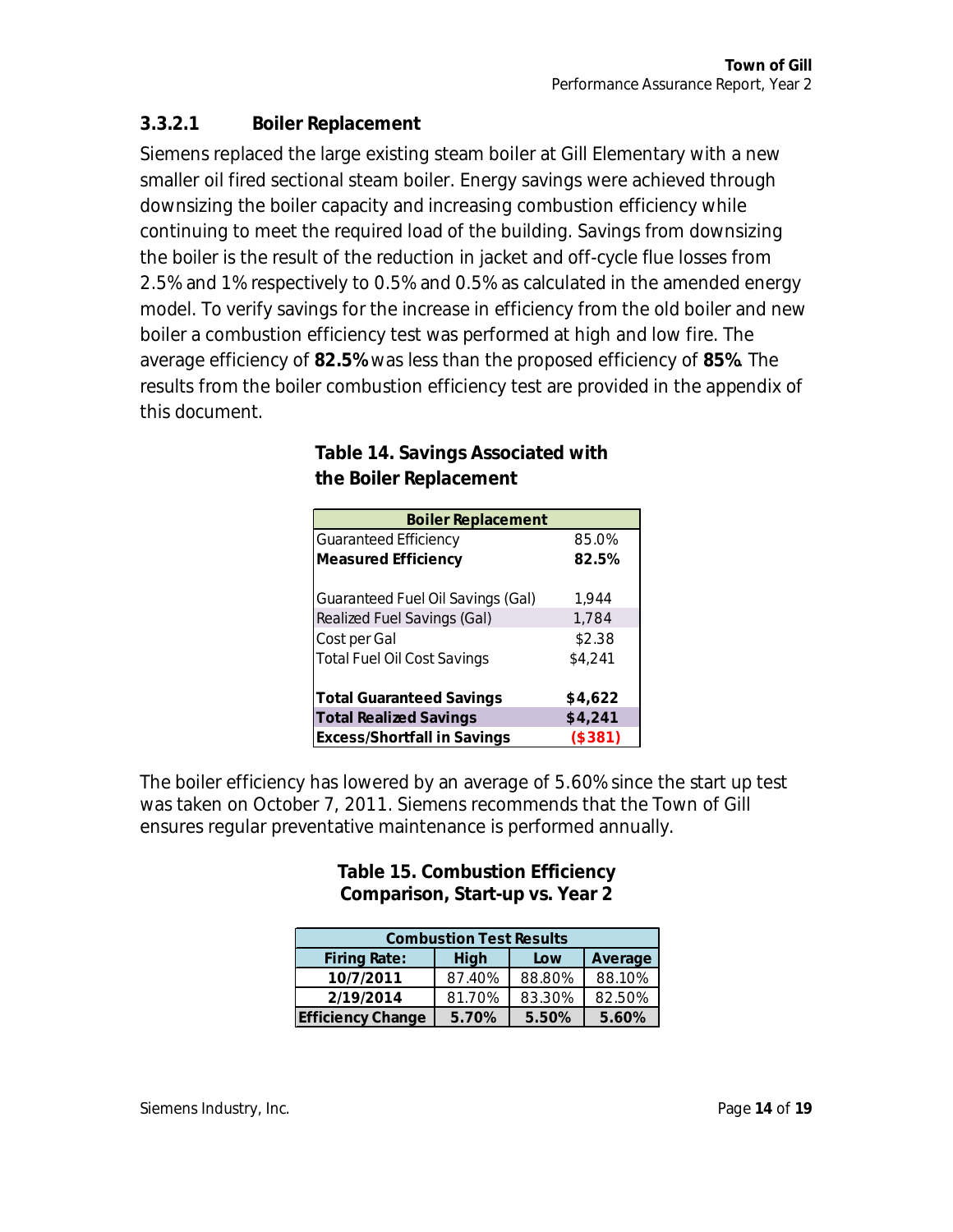**3.3.2.2 Energy Management System (EMS)** 

Siemens furnished and installed a Siemens APOGEE Building Automation System at the Gill Elementary School. The following control strategies were implemented.

#### **Night Setback:**

Conditioned spaces in Gill Elementary School are automatically "setback" during unoccupied periods by the EMS. The setbacks reduce electrical energy consumption by reducing or eliminating operation of the applicable supply and return fans and setting space temperatures to reduce the cooling load when areas are unoccupied. Thermal heating savings were also achieved during the setback periods, when space temperatures are automatically lowered during the heating season to reduce the heat transfer losses through the building envelope. As contracted, Siemens continuously monitored the different variables of the control strategy and completed a one month sample trend report to ensure that the proposed set points are being followed by the Town of Gill. Savings for night setback were determined through trending space temperature set points and schedules, the results are shown in Table 17. Temperature set points are slightly different from the contracted 60°F during unoccupied hours and 70°F. Actual set points were found to be on average 61°F during unoccupied hours and 70°F during occupied hours, with some individual units deviating.

|      |  | Table 16. Savings Associated with the |  |  |
|------|--|---------------------------------------|--|--|
| EMS. |  |                                       |  |  |

| <b>Energy Management System</b>    |         |
|------------------------------------|---------|
| Guaranteed Fuel Oil Savings (Gal)  | 1,139   |
| Realized Fuel Savings (Gal)        | 1,210   |
| Cost per Gal                       | \$2.38  |
| Total Fuel Oil Cost Savings        | \$2,877 |
| <b>Total Guaranteed Savings</b>    | \$2,708 |
| <b>Total Realized Savings</b>      | \$2,877 |
| <b>Excess/Shortfall in Savings</b> | \$169   |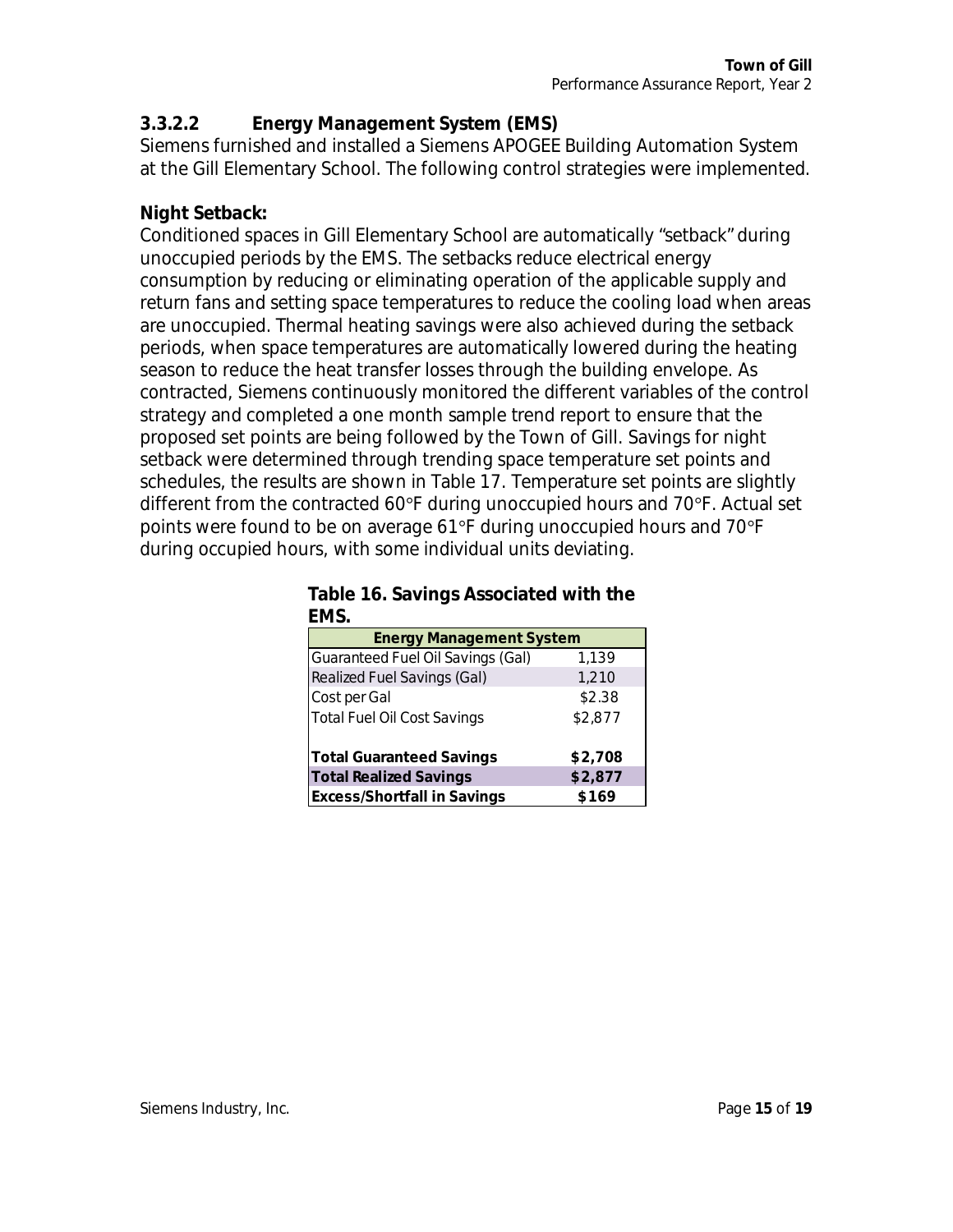| IVOVUIINUI LUIU  |             |           |             |            |
|------------------|-------------|-----------|-------------|------------|
|                  | Occupied    | Occupied  | Unoccupied  | Unoccupied |
| Unit             | Temperature | Set point | Temperature | Set point  |
| FCU4             | 73          | 70        | 68          | 60         |
| RAD <sub>1</sub> | 72          | 70        | 67          | 60         |
| RAD <sub>2</sub> | 68          | 64        | 65          | 60         |
| RAD <sub>3</sub> | 70          | 72        | 65          | 72         |
| RAD <sub>7</sub> | 71          | 70        | 68          | 60         |
| <b>RAD 10</b>    | 70          | 70        | 67          | 60         |
| <b>RAD 18</b>    | 72          | 70        | 66          | 60         |
| <b>UV 5</b>      | 72          | 70        | 65          | 60         |
| UV <sub>6</sub>  | 72          | 70        | 66          | 60         |
| <b>UV 9</b>      | 74          | 68        | 70          | 60         |
| <b>UV 11</b>     | 74          | 73        | 68          | 60         |
| UV 12            | 72          | 70        | 67          | 60         |
| <b>UV 13</b>     | 72          | 70        | 66          | 60         |
| <b>UV 14</b>     | 72          | 68        | 67          | 60         |
| <b>UV 15</b>     | 71          | 70        | 65          | 60         |
| <b>UV 16</b>     | 72          | 70        | 65          | 60         |
| <b>UV 17</b>     | 72          | 70        | 64          | 60         |
| Average          | 72          | 70        | 66          | 61         |

**Table 17. Results of Night Setback trend reports, November 2013** 

In addition to the one month sample trend report an analysis was done to ensure that set points were being followed during the heating season. It was found that set points have been modified outside of contracted parameters, outlined in Article 2.6 of this document and 7.1 of Attachment F in the Performance Contract. To ensure that the Town of Gill will realize savings in future the performance assurance team had asked the Siemens service team to release points in operator were applicable during their latest scheduled service appointment (September 5, 2014) to follow the contracted post-implementation operating temperatures. Additional training is available at the customer's convenience to ensure that all parties understand the intent of the control strategy and energy savings potential that can be realized at the Gill Elementary School.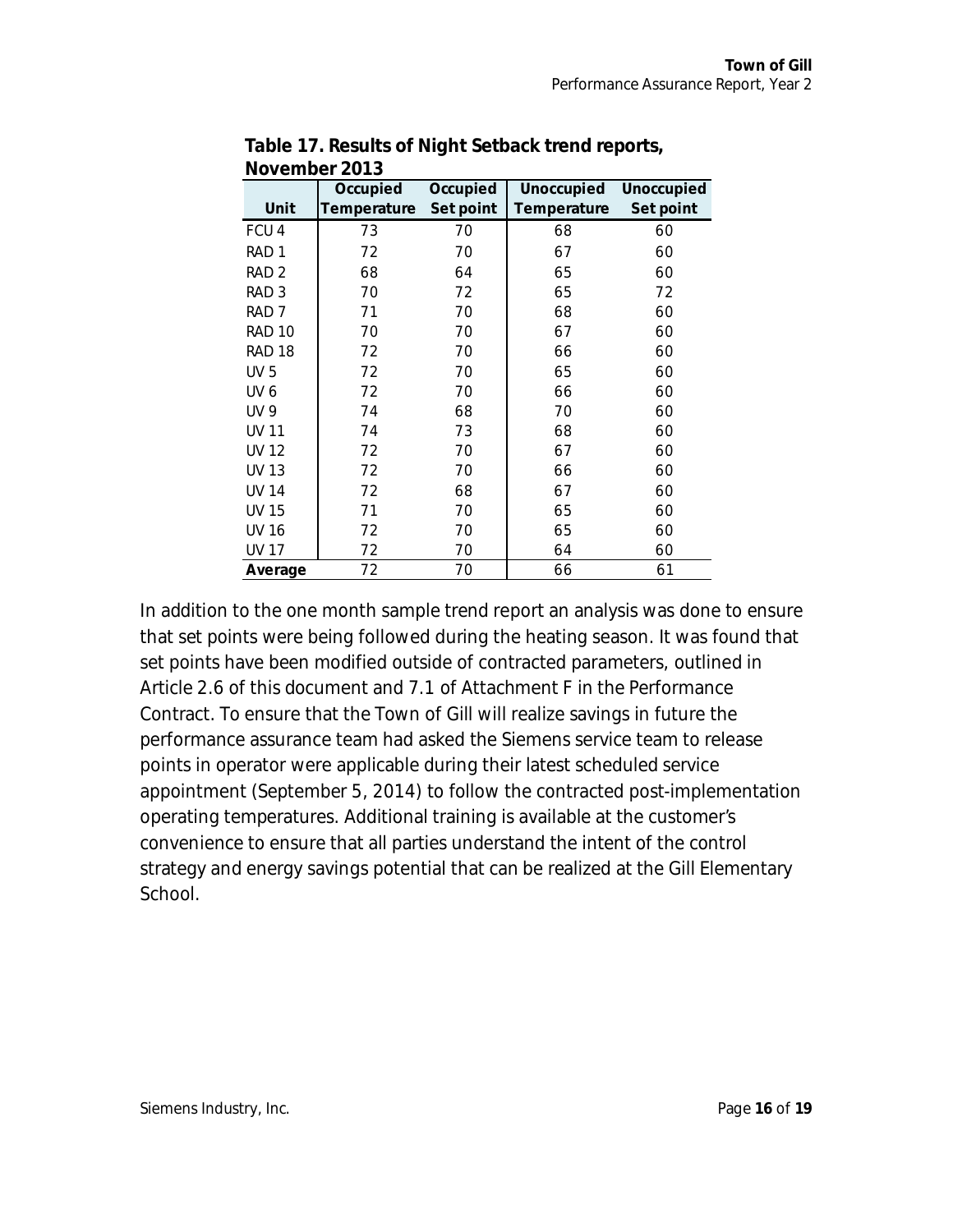#### <span id="page-16-0"></span>**3.4. Option D Stipulated Savings**

Realized Option D savings amounted to **\$730** and are based on the predicted savings calculated in the detailed energy audit as agreed upon in the performance contract.

#### <span id="page-16-1"></span>**3.4.1. Performance Year Savings**

**Table 18. Summary of Option D Stipulated Savings.** 

|                                       |              | Realized |            |                              |
|---------------------------------------|--------------|----------|------------|------------------------------|
|                                       |              | Annual   | Guaranteed |                              |
|                                       | Fuel Oil     | Cost     |            | Annual Cost Excess/Shortfall |
| <b>Facility Improvement Measure</b>   | (gallons/yr) | Savings  | Savings    | in Savings $(\$)$            |
| Domestic Hot Water Upgrade            | 33           | \$77     | \$77       | \$0                          |
| <b>Building Envelope Improvements</b> | 274          | \$652    | \$652      | \$0                          |
| <b>Total Option D Savings</b>         | 307          | \$730    | \$729      | \$0                          |

#### **3.4.2.1 Building Envelope**

To control air leakage Siemens' sealed gaps, cracks, and holes using appropriate materials and systems in sixteen exterior door sweeps and unit ventilator wall gaps.

#### **3.4.2.2. Domestic Hot Water Upgrade**

Siemens installed a new domestic hot water heater with an efficiency of 83%.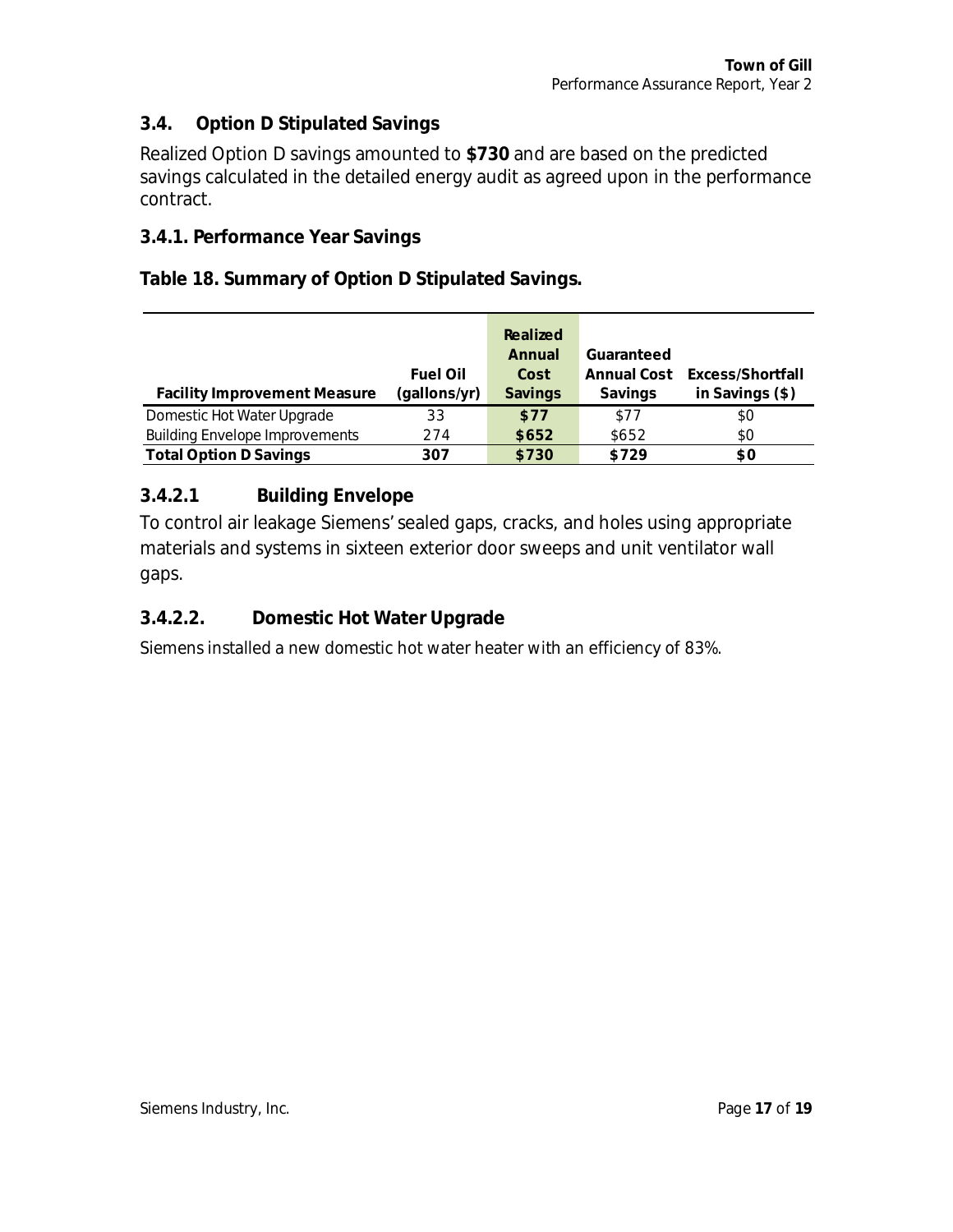## <span id="page-17-0"></span>**5. Emissions Reduction**

The following table converts the energy savings (electric, fuel oil, propane, etc.) into pounds of carbon dioxide that would have been released into the atmosphere if this project was not performed. These values are then converted into everyday examples to illustrate how this performance contract has decreased the carbon footprint of the Town of Gill. For example, from the table below, the realized energy savings avoided the equivalent of the **carbon dioxide emission of 9 cars in Year 2**.